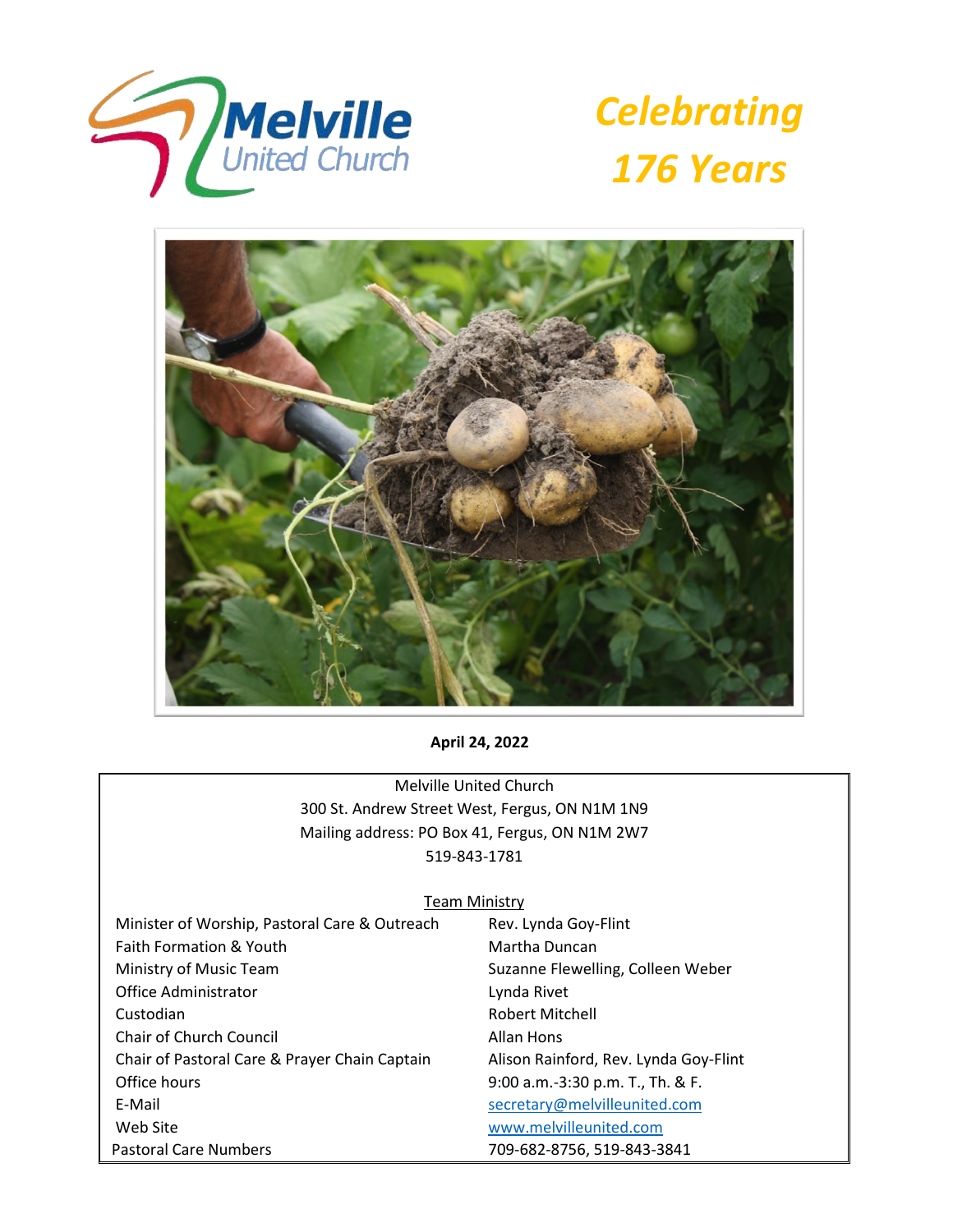# **Melville United Church April 24, 2022 2nd Sunday of Easter Earth Sunday/Camping Sunday**

Presiding today - Rev. Ruth Brown

**\_\_\_\_\_\_\_\_\_\_\_\_\_\_\_\_\_\_\_\_\_\_\_\_\_\_\_\_\_\_\_\_\_\_\_\_\_\_\_\_\_\_\_\_\_\_\_\_\_\_\_\_\_\_\_\_\_\_\_\_\_\_\_\_\_\_\_\_\_\_**

#### **Prelude Welcome**

I greet you in the name of Jesus the Christ, companion on the way.

*We gather in community today – April 24, 2022 virtually and in person. We will continue to offer both in-person and on-line services with printed copies being distributed to those without internet access who are unable to attend in person. We encourage people to come out to worship in the sanctuary. Double vaccinations, masking and hand sanitizing are all required to ensure the safety of all in attendance, and there is ample space for people to maintain social distancing. For those who are joining us online or by reading, we invite you to have a candle or tea light available.*

# **Announcements**

# • **Friday and Sunday Coffee Cancelled**

Friday and after Sunday service coffee hour is cancelled until further notice.

## • **Organ Concert**

To showcase our extensively refurbished organ, on May 14<sup>th</sup>. Several area organists have been invited to share their gift of music. There will be a free will offering in support of Ukraine and The Hub.

## • **Broadview Magazine**

Subscriptions are now due. The cost remains the same at \$25.00. Please pay your money to Ralph Rainford as soon as possible. Ralph will make himself available after the worship service on Sunday mornings outside the Chapel. Please promote this wonderful magazine to those who do not subscribe. Thank you for your support.

## • **Ukraine Appeal**

The invasion of Ukraine is costing precious lives and creating a humanitarian crisis as people flee to safety. Over a million people, displaced from their homes, are seeking refuge in neighbouring countries. Many have lost friends, loved ones, and property; struggle to meet their basic needs; and face an uncertain future. United Church Mission & Service partners are responding to the rapidly unfolding crisis—visit our website at [https://united-church.ca,](https://united-church.ca/) scroll down to Ukraine Crisis and click on the Act Now button to find out how you can show your support and make a gift.

## • **From the Mission and Discipleship Commission:**

- Young Adults Together retreat for 19+ years in Fingal ON near St. Thomas from Friday April 29<sup>th</sup> to Sunday May 1<sup>st</sup>. Information and registration is on the [https://wowrcucc.ca](https://wowrcucc.ca/) website under Events.
- Camp Menesetung invites you to their "Clean Up Camp" day (pizza lunch provided) in the Goderich area, June 19<sup>th</sup> 9am-4pm. Check the camp's [website](https://www.campmenesetung.ca/)
- Please pray for several other projects funded by our Mission & Service dollars throughout the Region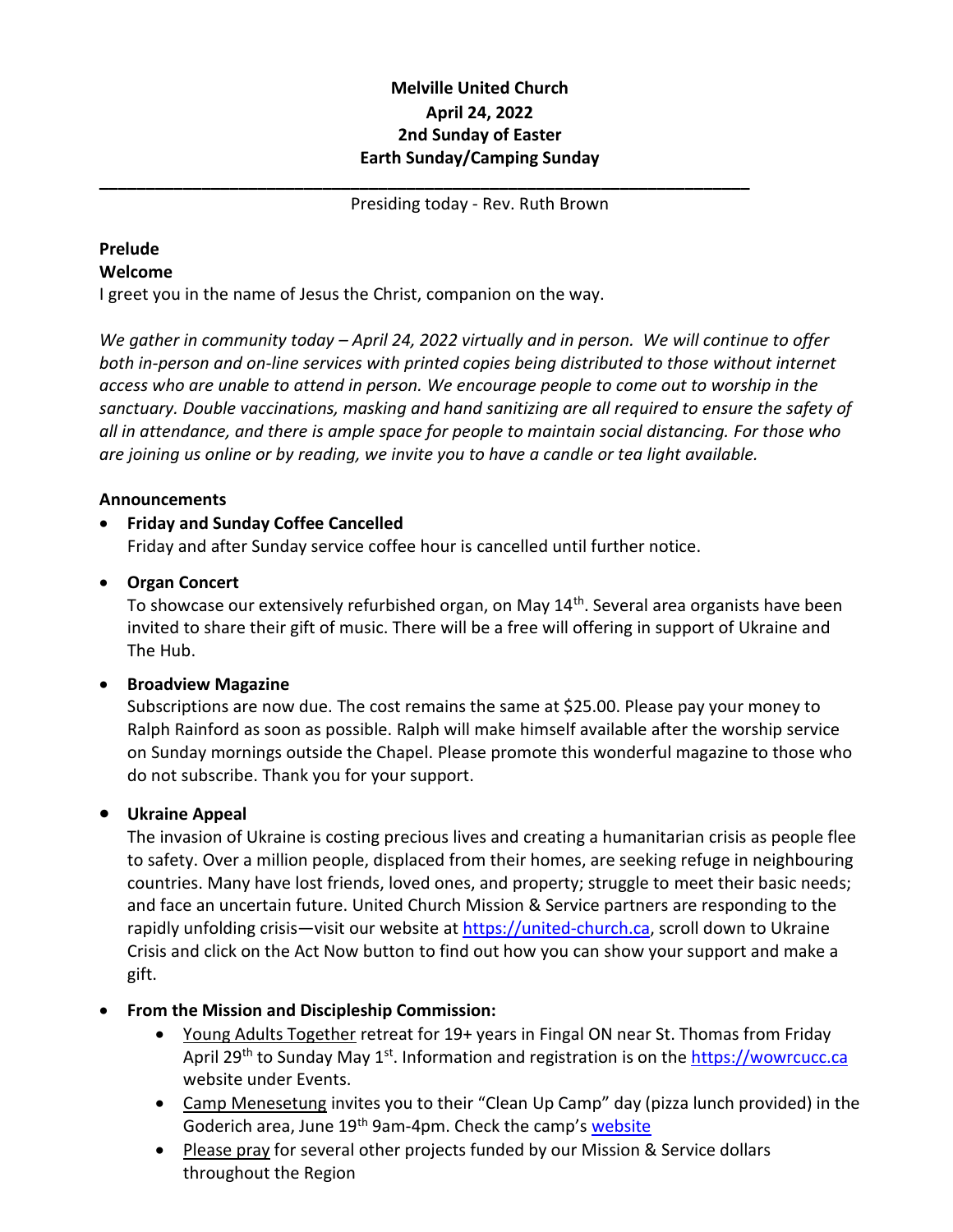- **Gifts with Vision** These gifts are perfect for those difficult to buy for people. There's no going out, no standing in line, no wrapping. And you will be helping out those in need near and far. Items address healing and reconciliation, leadership, counter racism, wellness and safe spaces, education, poverty and hunger, the future, Mission & Service. Gifts range from \$5 to \$140. Gifts include food for the north, help build a well, purchasing Covid vaccines for the Global South and East, and much more. You can find the full catalogue at www.giftswithvision.ca.
- We continue to **collect items for the food bank**. A list of the most needed items was sent out, and if you need a printed copy, just let someone on the Social Justice team or Rev. Lynda know, and we will get it to you. In addition to non-perishable food items, the food bank is also looking for personal and feminine hygiene products as well as fresh vegetables, apples and oranges.

## *I invite you to join us now for a time of worship and contemplation.*

## **Land Acknowledgement** *Peter Chynoweth, Gathering: Lent/Easter 2022, p.30. Used with permission.* This land on which we gather is the Traditional land of the

Petun, Haudenosaunee, Anishinabewaki, Mississaugas of the Credit First Nation, Odawa and Mississauga people

We worship Creator on this land and acknowledge with respect the thousands of years of ceremony and relationship that are etched in footprint, fire, and faithfulness on the soil and rock that surrounds us.

## **Lighting the Christ Candle**

## **Call to Worship**

Praise God in the holy temple! **Praise God for mighty deeds!** Praise God for bountiful mercies, **Praise God who meets all our needs!**

## **Opening Prayer**

**God of Grace and Glory in the death and resurrection of Jesus We believe Your reign of wholeness is unleashed within us, our world and all of creation. So open us to your empowering grace that we may be bearers of your redeeming love. Through the risen Christ we pray. Amen**

## **Hymn: All Creatures of our God and King VU 217**

1 All creatures of our God and King, lift up your voice and with us sing: hallelujah, hallelujah! Bright burning sun with golden beam, soft shining moon with silver gleam, sing praises, sing praises, hallelujah, hallelujah, hallelujah!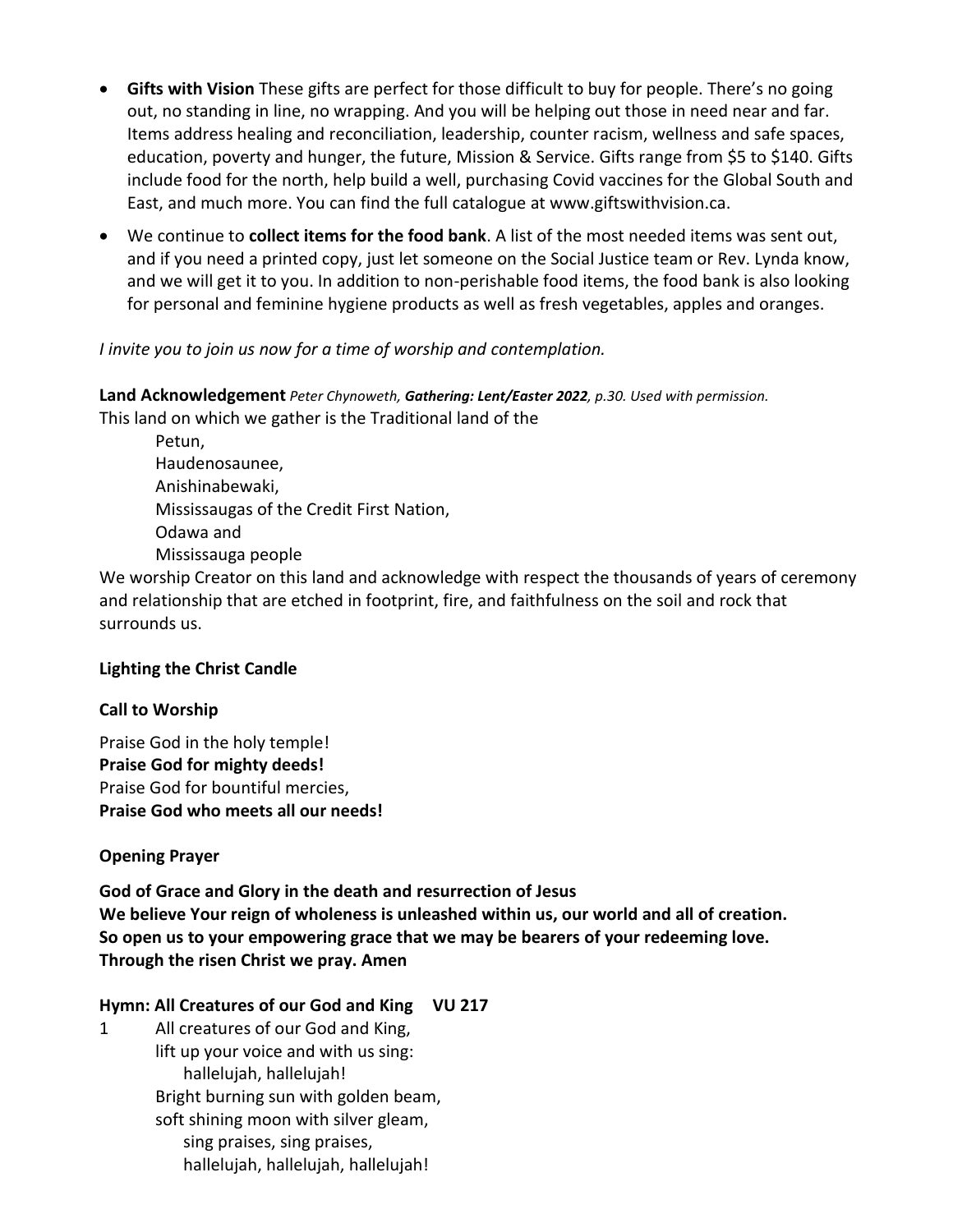- 2 O rushing winds and breezes soft,
	- O clouds that ride the winds aloft, sing praises, hallelujah!
	- O rising morn, in praise rejoice;
	- O lights of evening, find a voice: sing praises, sing praises, hallelujah, hallelujah, hallelujah!
- 3 Earth, ever fertile, day by day brings forth rich blessings on our way: sing praises, hallelujah! The flowers and fruits that verdant grow, let them God's glory also show: sing praises, hallelujah! hallelujah, hallelujah, hallelujah!
- 4 And everyone of tender heart, forgiving others, take your part: sing praises, hallelujah! All who long pain and sorrow bear, praise God and yield up all your care: sing praises, hallelujah! hallelujah, hallelujah, hallelujah!
- 5 Let all things their Creator bless, and worship God in humbleness: sing praises, hallelujah! Praise God eternal, praise the Son, and praise the Spirit, three in one: sing praises, hallelujah! hallelujah, hallelujah, hallelujah!

# **Thyme with God**

Happy Earth Day Sunday from your Garden Team. We are looking forward to a new season, once the weather starts to cooperate!

Some of the projects that we have planned for this year are:

- Continuing our battle with the creeping charlie in the grass
- reinforcing the chicken wire against our critter friends,
- repair of some of the wooden boards around the gardens that are in poor shape

We appreciate everyone's donations of time and gifts. We are thankful for this special space and your donations help to keep it going. Your gifts help us purchase plants that we are unable to grow from seed, soil, compost, fertilizer, and other tools.

• We have included special envelopes this morning for donations… cash is always welcome as well as gift cards to Canadian Tire, Home Hardware, and Little Tree Garden Centre

This spring we will have tomato and pepper seedlings available for sale. We have been growing some fun new varieties and they will be available in the next few weeks!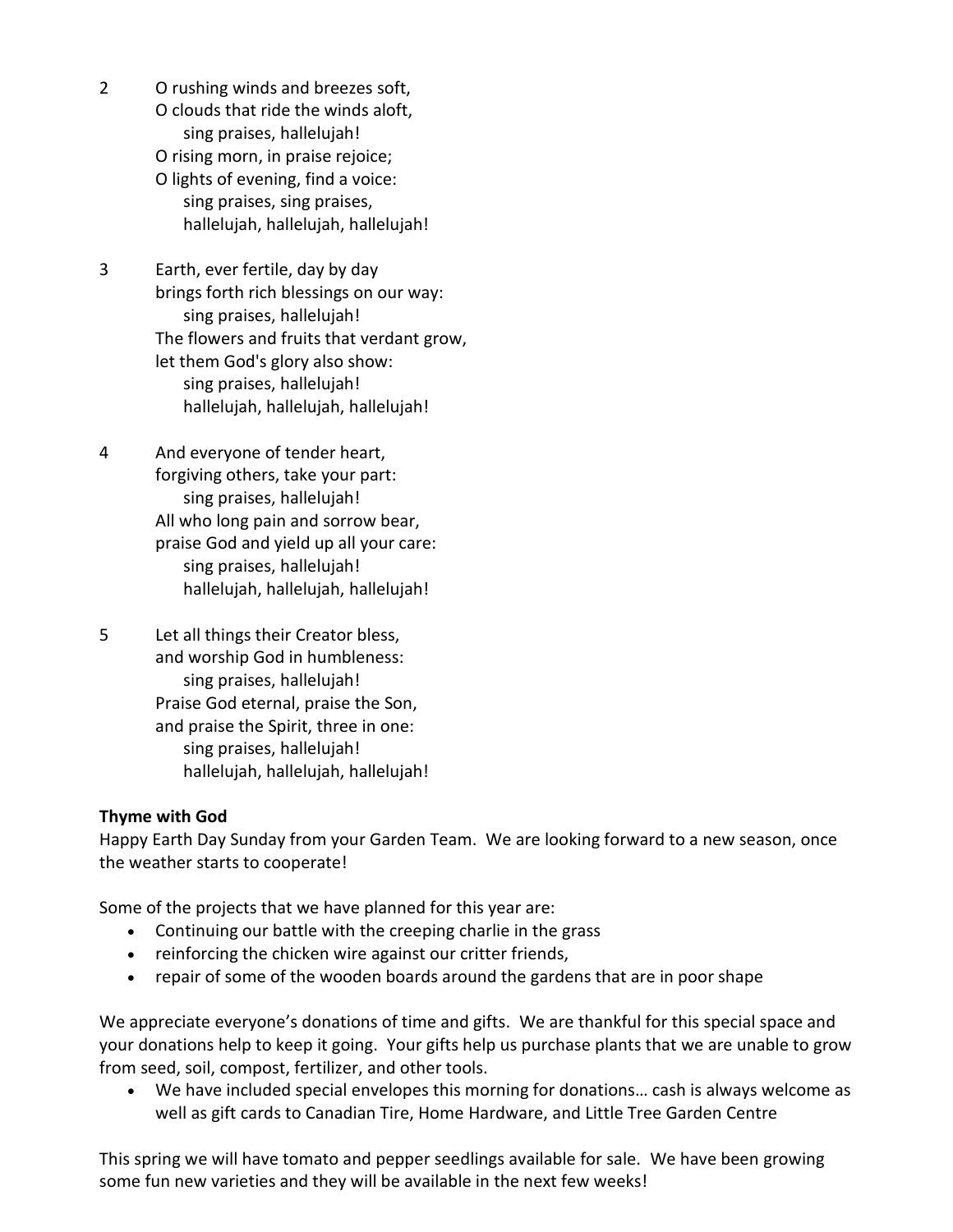Starting on Mother's Day in just a few short weeks, we will have bundles of cut flowers available for sale after the service. We hope to have these bundles available throughout the summer made up of the flowers in our garden.

We welcome anyone to join us weekly for conversation, watering, and a little bit of weeding during the growing season.

Thanks from all of us: Kaillie, Shawna, Lauren, Barry and LindaMae For more information, please contact LindaMae at [ogilvielms@gmail.com](mailto:ogilvielms@gmail.com)

## **Prayer seeking Forgiveness**

Holy and Gracious God Gathered as your people seeking to live faith-fully in the world, We confess; **The self that is not aware of sinning The heart that is too hardened to repent The pride that dares not admit its wrongdoing The righteousness that knows no fault Th callousness that has ceased to care The blindness that sees only its own will.** *Silence for personal prayer*

#### **Words of Assurance**

Nevertheless, in the lavender light of a new dawn this too we confess through grace upon grace. **Out of the ruins of death and dead ends is God redeeming, restoring, resurrecting that we and all creation maybe filled with life anew.** All praise and thanksgiving be to the God of Easter! Hallelujah Christ is Risen! **Hallelujah Christ is Risen indeed!**

#### **Scripture: Psalm 148 (VU 871)**

Praise God from the heavens; give praise in the heights! Give praise, all you angels; praise God, all you hosts! **Praise God, sun and moon; give praise, stars and lights!**

# **Praise God, farthest heavens,**

**and all waters beyond heaven!**

Let all things praise the Holy One at whose command they were created, who established them for all time, setting bounds, which cannot be passed. **Praise God from the earth, great sea creatures and ocean depths, lightning and hail, snow and frost, gales that obey God's decree,**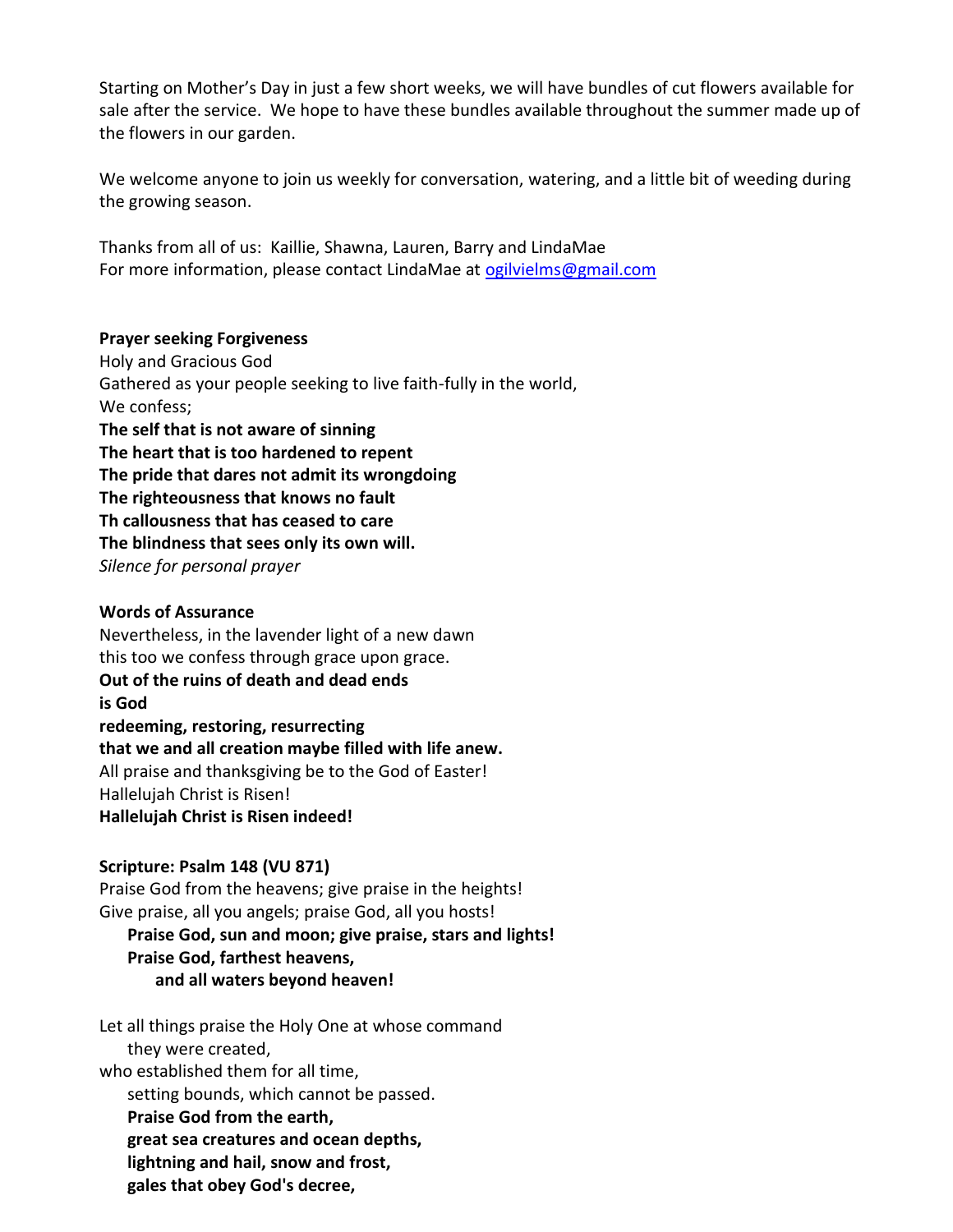all mountains and hills, all fruit trees and cedars, wild animals and cattle, creatures winged and earth-bound, **sovereigns who rule earth and its people, all who govern and judge this world, young men and women alike, old people and children together!**

Let all things praise the name of God, the name above every other, whose splendour covers heaven and earth.

**You give strength to your people, songs of praise to your faithful, to Israel, the people dear to your heart.**

## **Scripture: John 20:19-31** (*New Revised Standard Version)*

#### *Jesus Appears to the Disciples*

 $19$  When it was evening on that day, the first day of the week, and the doors of the house where the disciples had met were locked for fear of the Jews, Jesus came and stood among them and said, "Peace be with you."  $^{20}$  After he said this, he showed them his hands and his side. Then the disciples rejoiced when they saw the Lord.  $21$  Jesus said to them again, "Peace be with you. As the Father has sent me, so I send you."  $^{22}$  When he had said this, he breathed on them and said to them, "Receive the Holy Spirit. <sup>23</sup> If you forgive the sins of any, they are forgiven them; if you retain the sins of any, they are retained."

<sup>24</sup> But Thomas (who was called the Twin), one of the twelve, was not with them when Jesus came. <sup>25</sup> So the other disciples told him, "We have seen the Lord." But he said to them, "Unless I see the mark of the nails in his hands and put my finger in the mark of the nails and my hand in his side, I will not believe."

 $26$  A week later his disciples were again in the house, and Thomas was with them. Although the doors were shut, Jesus came and stood among them and said, "Peace be with you." <sup>27</sup> Then he said to Thomas, "Put your finger here and see my hands. Reach out your hand and put it in my side. Do not doubt but believe." <sup>28</sup> Thomas answered him, "My Lord and my God!" <sup>29</sup> Jesus said to him, "Have you believed because you have seen me? Blessed are those who have not seen and yet have come to believe."

 $30$  Now Jesus did many other signs in the presence of his disciples, which are not written in this book. <sup>31</sup> But these are written so that you may come to believe that Jesus is the Messiah, the Son of God, and that through believing you may have life in his name.

**Sermon:** When it was evening on that day, the first day of the week…….

As individual believers, we each experience the mystery of Easter in our own way, in our own season and time. Yet as a community of faith, it's safe to say that we also share a common experience of the wondrous rising….

Living in this part of the hemisphere, this time of year, all creation seems to announce Easter in a myriad of ways. The birds begin the chattering just before dawn, the geese honk over head compelling us to look up, the snow drops dare to blossom through winter's last attempt of snow.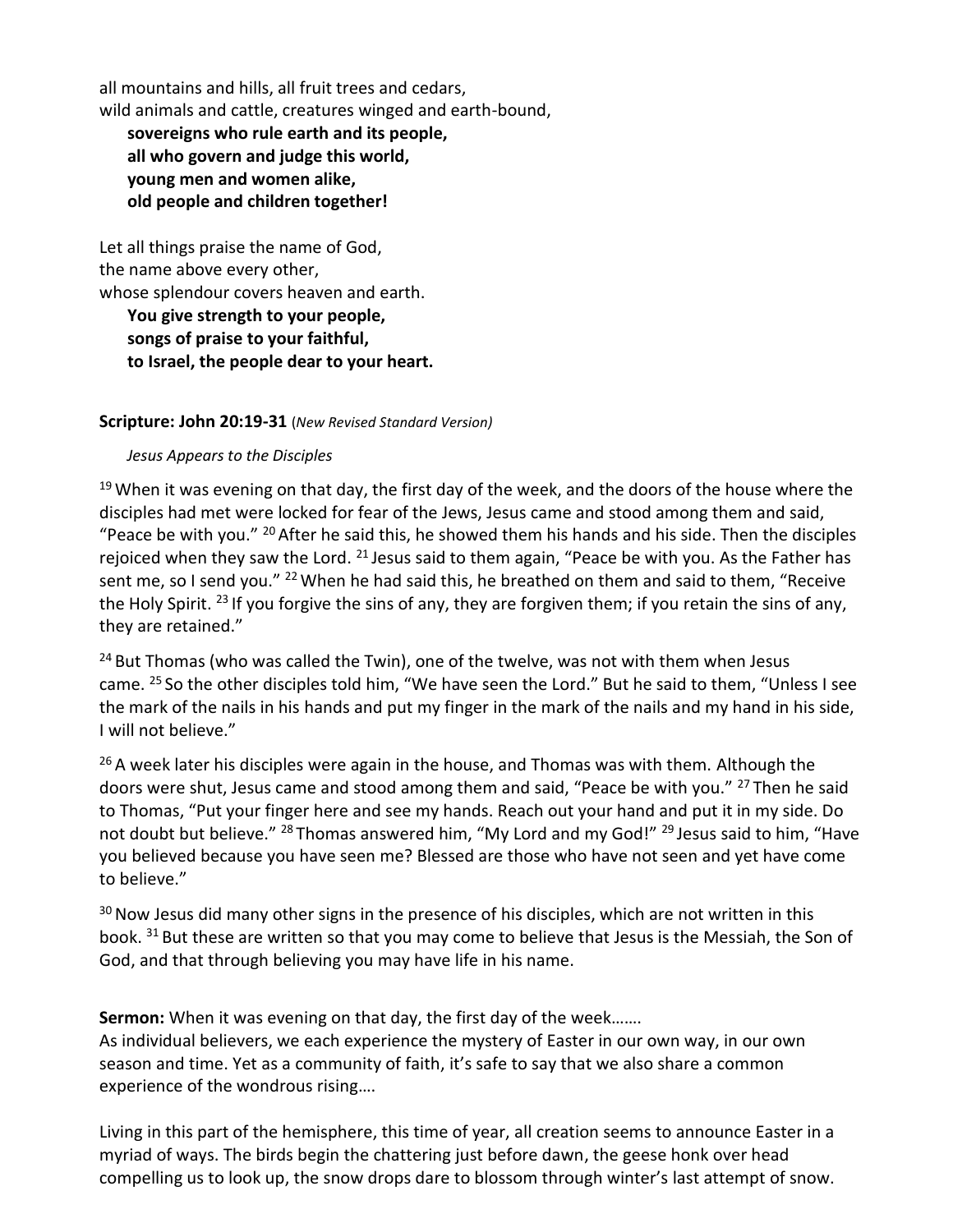We join in this chorus of joy, courage, new life, singing. In the bulb there is a flower, in the seed an apple tree, in cocoons a hidden promise butterflies will soon be free. Easter the hidden pearl of the Christian Faith.

After long winters dark and cold, comes the sweetness of spring with all its sights for sore eyes and the surging, pulsating, sometimes terrifying energy of the ebb and flow of water tides somehow mysterious in sync with pull of our moon and the turning of our planet, reshaping the shoreline be it sand or stone.

We are held in place by a constant imperceivable motion. An energy that perpetually leans toward rebalancing, renewing, restoring indeed resurrecting every living being.

Maybe you have seen the photo of a forest destroyed by fire, there is certain death…. And yet and yet in time there is the rising out of the depths of earth through the layers of ash, the blossom of yellow flower….

Or the concrete driveway that in time cracks so the earth, the ants the flowering weeds can surge……

Our planet home has endured climate change for billions of years adjusting rebalancing resurrecting indeed things change there is devastation, death, extinction, and we cooperate or collude causing needless suffering and extinction…yet our faith proclaims clearly we humans are not the author of it all though we surely leave our mark….

The ancients were mindful of this too, this surging perpetual life beyond human will. A renewing energy, they ascribed it to God, the god and creator of all Breath of life, the breath of God, the wind of God Ruach…. they called it

Countless words woven throughout our ancient scriptures declaring the inseparable relationship between stardust and earth dust and everything in between, human, and otherwise breathing reviving restoring with the breath of God, this life renewing, restoring energy

fig trees, mustard seeds, birds of the air, wildflowers of the fields, The sacred cedars of Lebanon, star of Bethlehem, the whirlwind, leviathan, the whale, all creatures great and small, stone and sand and sea and sky teaming with divine life provided for and providing

Jesus and our faith ancestors could not conceive of life without this intricate web, it spoke to them of relationship with God and communicated god's wisdom….and expressed god's enduring desire to provide, to restore, to redeem, to even, out of destruction

Resurrect abundant life

God and god's servants, perpetually bent toward healing, restoration, wholeness

After he was crucified, dead and buried, after they were locked away in fear He met them Peace be with you…. he said…. then he breathed on them…..

Mary, Peter, John, the 12, Thomas, all of them with such grave need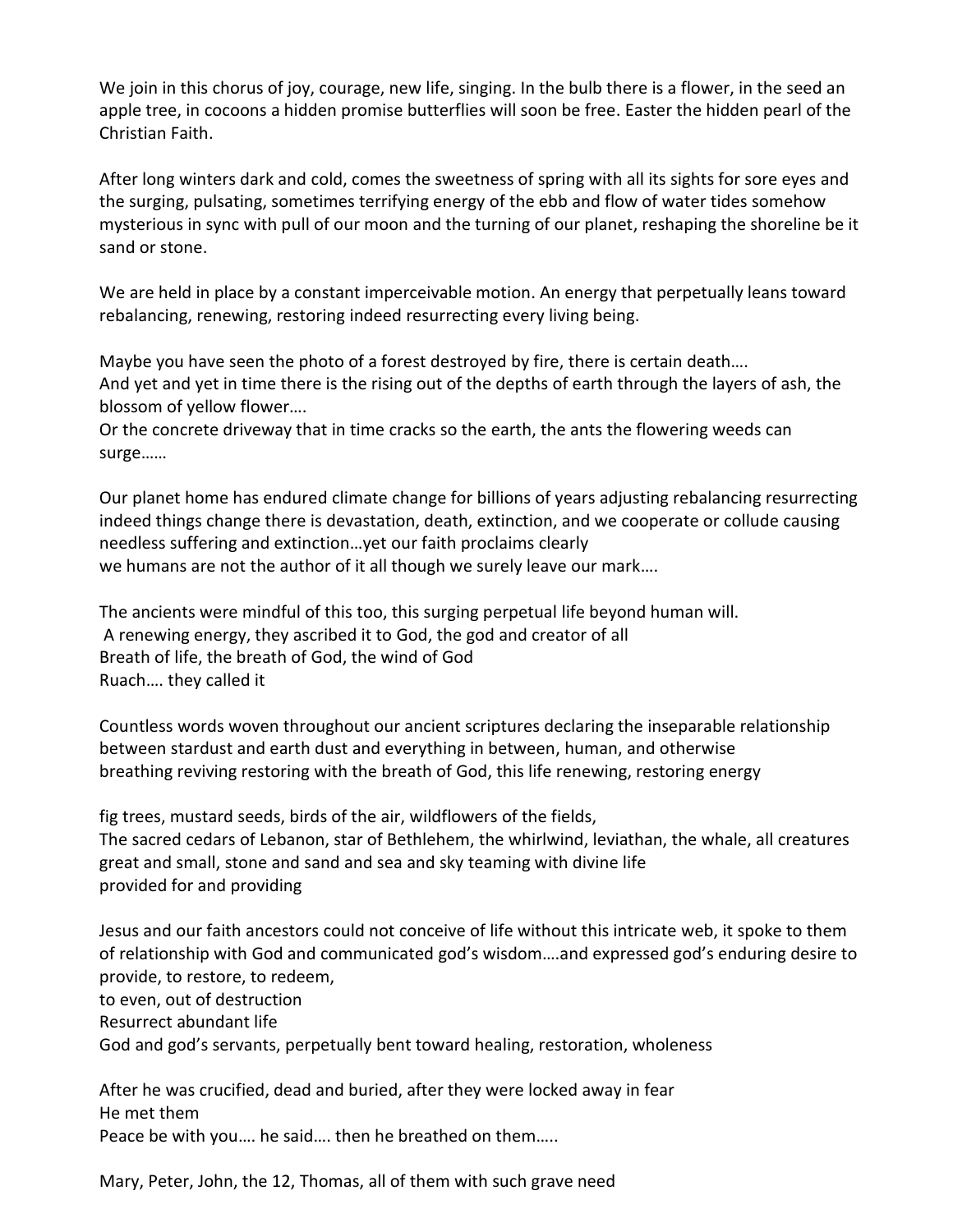Nevertheless, here we witness easter re-membering them, Resurrecting them…. As he spoke, as he drew near, as they walked together, as they shared a meal together, as they read stories together and sang hymns together In the lavender light of dawn, along seashore, as the bright light of day faded into gray… that perpetual, gracious, mysterious peace giving power renewing restoring hope, love, life in them in you, in me,

Thyme with God presentation today from the Garden Team earth Sunday/ camping Sunday call us to remember, where we are and whose we are dwelling in god's whole house our whole life long

Easter faith invites to claim our hope in this we are citizens of two interconnected worlds you might say the human world….so terrifying….so locked away in fear… and this world of creation this first lavender light of a new dawn world where the towering pines sway and vast mountain ranges stand and ants creep because it's the season for them to do so ….and see how even after the cold and snow and ice and death of winter life returns, life even surges nevertheless…. Its not just us here, see how all this life rises up without us humans lifting a finger….. see and remember how we are part of this unspeakable wondrous beauty, how this life moves in us and around us…. we are not alone breathe and be at peace be still and know that I am

The peace of wild things (poem by Wendell Barry) When despair for the world grows in me and I wake in the night at the least sound in fear of what my life and my children's lives may be, I go and lie down where the wood drake rests in his beauty on the water, and the great heron feeds. I come into the peace of wild things who do not tax their lives with forethought of grief. I come into the presence of still water. And I feel above me the day-blind stars waiting with their light. For a time I rest in the grace of the world and am free.

May it be so. Amen.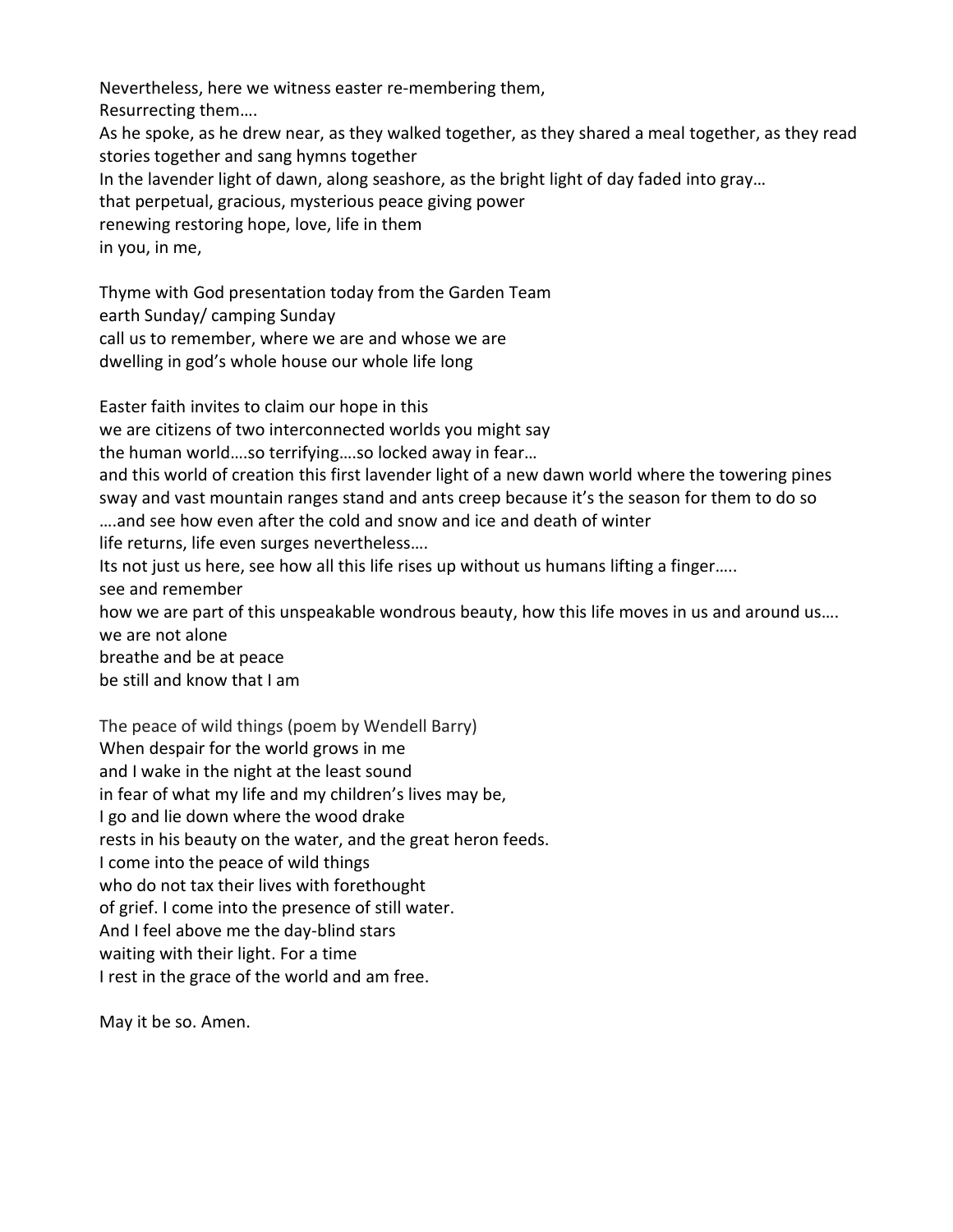## **Hymn: Breathe on me Breath of God VU 382**

- 1 Breathe on me, breath of God, fill me with life anew, that I may love what thou dost love, and do what thou wouldst do.
- 2 Breathe on me, breath of God, until my heart is pure, until my will is one with thine, to do and to endure.
- 3 Breathe on me, breath of God, till I am wholly thine, until this earthly part of me glows with thy fire divine.
- 4 Breathe on me, breath of God: so shall I never die, but live with thee the perfect life of thine eternity.

#### **Joys and Concerns**

#### **Prayers of the People**

Lord's Prayer **Our Father who art in heaven, hallowed be thy name.** Thy kin-dom come, thy will be done, on earth as it is in heaven. Give us this day our daily bread, And forgive us our trespasses, as we forgive those who trespass against us. And lead us not into temptation, but deliver us from evil: For thine is the kin-dom, the power, and the glory forever and ever. Amen.

#### **Offering Invitation**

The need is great, our gifts bountiful, and God's powerful and creative spirit is at work in us and others, so let us offer our gifts for God's work in the world.

#### **Offering Hymn: What Can I Do MV 191**

What can I do? What can I bring? What can I say? What can I sing? I'll sing with joy. I'll say a prayer. I'll bring my love. I'll do my share.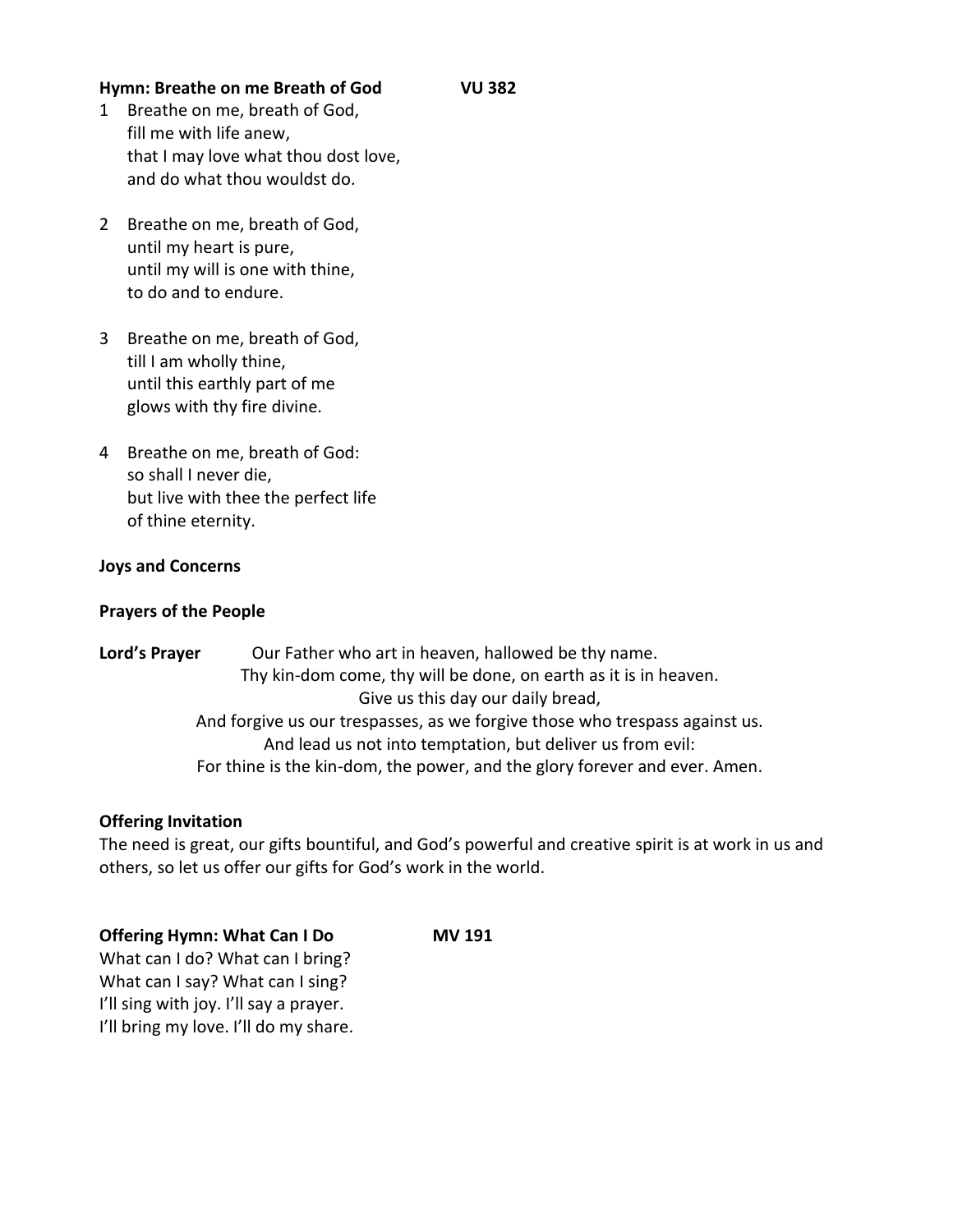# **Offering**

If you would like to do your part by making a monetary donation to Melville United Church, there are several ways to do that.

- 1. By leaving your offering envelope on the offering plate at the back of the sanctuary.
- 2. Cheque (post-dated cheques are welcome): made payable to Melville United Church-which can be mailed to the church at P.O. Box 41, Fergus ON N1M 2W7 or put in the mail slot beside the parking lot door.
- 3. Donate online through the Canada Helps web-site <https://www.canadahelps.org/en/charities/melville-united-church>
- 4. Call or email Lynda, to arrange Pre-Authorized Remittance payments (PAR).
- 5. E-transfer directly from your bank. E-mail to [secretary@melvilleunited.com](mailto:secretary@melvilleunited.com)

Thanks to all of you who continue to contribute so much to make Melville the caring community of faith that it is. May you be blessed.

# **Dedication Prayer:**

**Bless the gifts of hearts and hands and voices united, Bless and use them dear and gracious God For the sake of the world you so love, Here among us and beyond. Through the Risen Christ we pray. Amen.**

# **Hymn: The Spring has Come VU 187**

- 1 The spring has come, let all the church be part of it! The world has changed, and God is at the heart of it! New light, new day, new colour after winter grey. New light, new day, the spring has come, let all the church be part of it!
- 2 The sun is warm, let all God's children play in it! The world expands, let's spread the Gospel way in it! New leaf, new thrust, new greening for the love of Christ. New leaf, new thrust,

the sun is warm, let all God's children play in it!

3 The spring has come, new people are the flowers of it. Through wind and rain, new life is in the showers of it. New bud, new shoot, new hope will bear the Spirit's fruit. New bud, new shoot, the spring has come, new people are the flowers of it!

# **Benediction**

May the grace of the risen Christ, The love of God, And the communion of the Holy Spirit Be with us all. **Amen**

#### **Postlude**